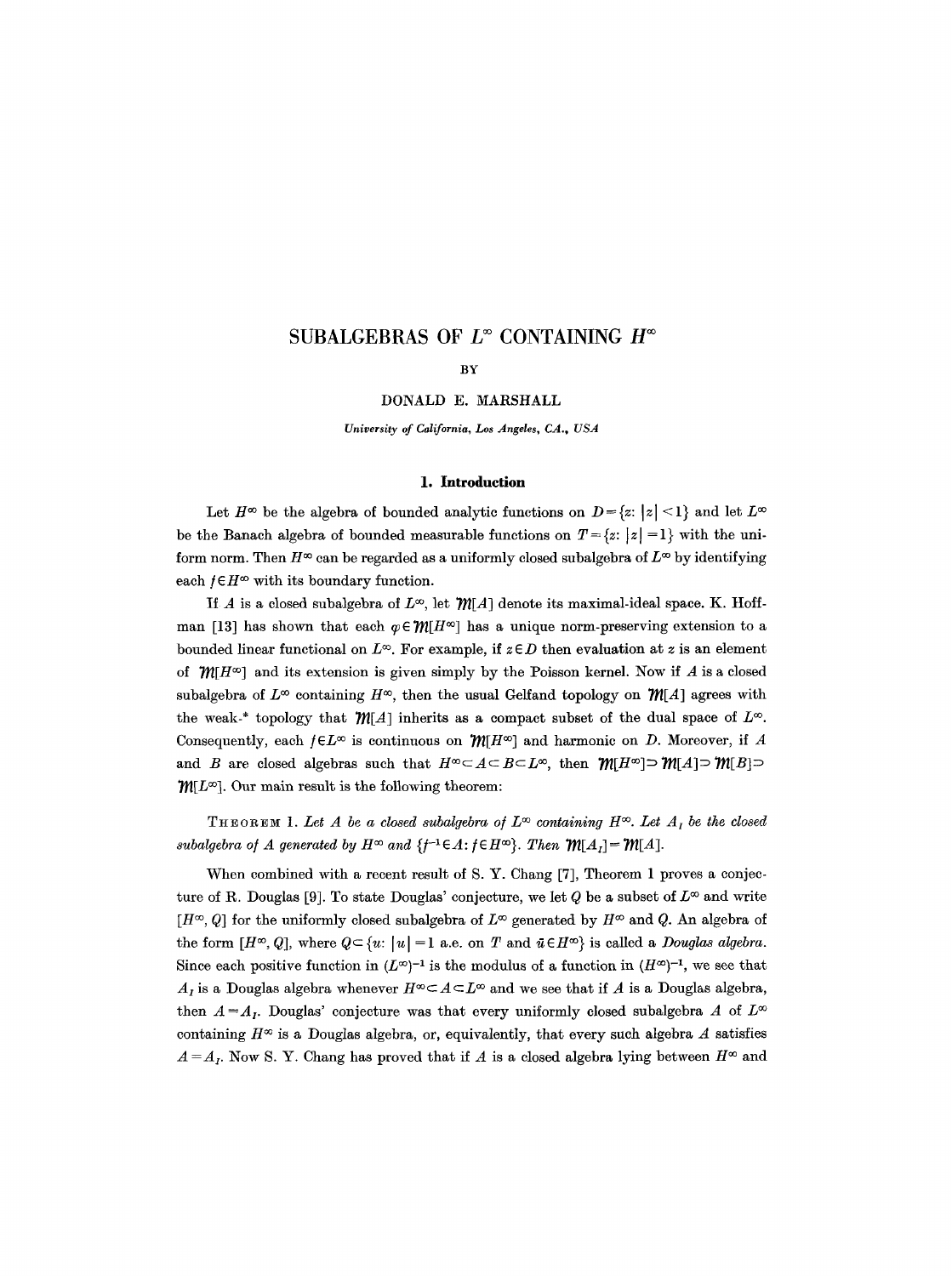$L^{\infty}$ , and if B is a Douglas algebra with  $\mathcal{W}[B] = \mathcal{W}[A]$ , then  $A = B$ . In light of this result, Theorem 1 has the following consequence.

THEOREM 2. *Every closed algebra A, such that*  $H^{\infty} \subset A \subset L^{\infty}$ , is generated by  $H^{\infty}$  and  $\{\bar{u} \in A: u \text{ is an inner function in } H^{\infty}\}.$ 

Douglas' conjecture arose from the study of operator algebras generated by Toeplitz operators. It has been discussed by several authors: S. Axler [1], [2], S. Y. Chang  $[6]$ , A. M. Davie, T. W. Gamelin, and J. Garnett [8], R. Douglas [9], R. Douglas and W. Rudin [10], D. Sarason [15], [16], [17], T. Weight [18]. I would like to thank J. Garnett for invaluable discussions.

#### **2. Interpolating Blaschke products**

We call a sequence  ${z_n}_{n=1}^{\infty}$  in D an *interpolating sequence* if for every bounded sequence  ${w_n}_{n=1}^{\infty}$ , there is an *f* in  $H^{\infty}$  such that  $f(z_n) = w_n$  for all *n*. Every interpolating sequence must satisfy  $\Sigma(1-|z_n|) < \infty$ , and so is the zero sequence of a Blaschke product. We call a Blaschke product whose zeros form an interpolating sequence, an *interpolating Blaschke*   $product.$ 

A finite measure  $\mu$  on the upper half-plane,  $H^+$ , is called a *Carleson measure* if there is a constant C for which  $\mu(S) \leq C\delta$ , whenever S is a square of the form  $S = \{x + iy : x_0 \leq \delta\}$  $x \le x_0 + \delta$ ,  $0 \lt y \le \delta$ . The analogous definition is made for D, where squares are replaced by sectors of the form  $S = {re^{i\theta}: 1-\delta \le r < 1}$  and  $\theta_0 \le \theta \le \theta_0 + \delta$ . Any rectifiable curve  $\Gamma$  in  $H^+$  or D induces a measure on  $H^+$  or D, respectively, by defining the measure of a Borel set S to be the length of  $\Gamma \cap S$ . The *hyperbolic distance* between two points is defined by

$$
\varrho(z,w) = \begin{cases} \left| \frac{z-w}{z-\bar{w}} \right| & \text{on } H^+ \\ \left| \frac{z-w}{1-\bar{w}z} \right| & \text{on } D. \end{cases}
$$

Interpolating sequences can be characterized in the following way  $[12]$ . On  $H<sup>+</sup>$ , a sequence  ${z_n}_{n=1}^{\infty}$  is an interpolating sequence if and only if there exists an  $\varepsilon > 0$  such that  $\rho(z_n, z_m) \geq \varepsilon$ for  $n=m$  and the measure  $\Sigma(\text{Im } z_n)\delta_{z_n}$  is a Carleson measure. Here  $\delta_{z_n}$  denotes the point mass at  $z_n$ . On D, we replace the measure with  $\Sigma(1-|z_n|)\delta_{z_n}$ .

## **3. Proof of Theorem 1**

We claim that it suffices to prove the theorem for algebras of the form  $A_u = [H^\infty, u, \bar{u}]$ where u is a unimodular function in  $L^{\infty}$ . To see this, note that any algebra A containing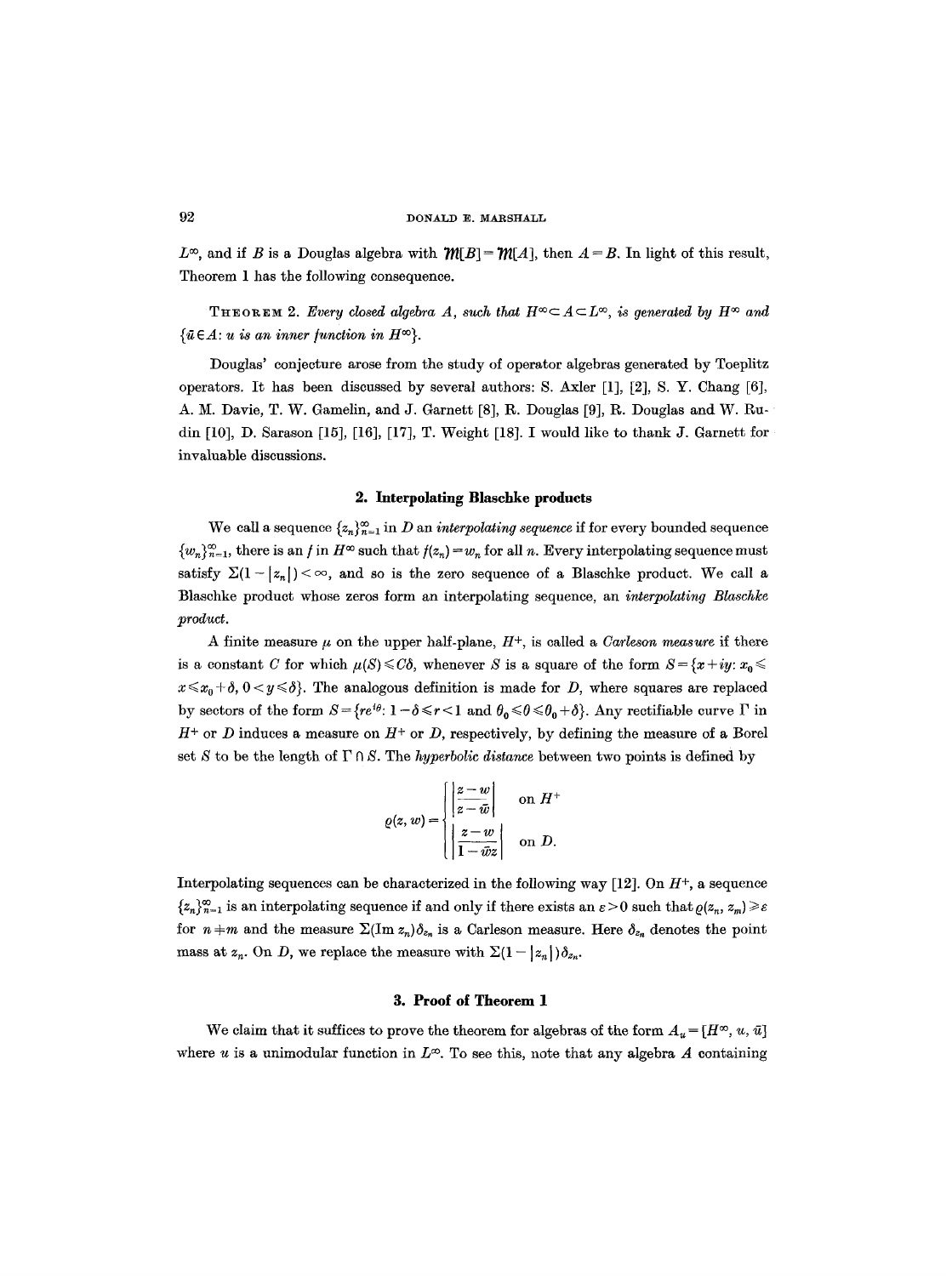$H^{\infty}$  is generated by its invertible elements. Now, if  $f \in A^{-1}$ , there exists  $g \in (H^{\infty})^{-1}$  such that  $|f| = |g|$  a.e. Then  $u = fg^{-1}$  and  $\bar{u} = gf^{-1}$  are unimodular, and we see that A is generated by  $H^{\infty}$  and  $G=\{u \in A: u \text{ is unimodular and } \bar{u} \in A\}$ . It is easy to see that  $\mathcal{W}[A_u]=$  ${\varphi \in \mathcal{M}[H^{\infty}]: |\varphi(u)| =1}$  and  ${\mathcal{M}}[A] = {\varphi \in \mathcal{M}[H^{\infty}]: |\varphi(u)| =1$  for all u in G. Now  $(A_u)_I \subset$  $A_I \subset A$  for all u in G, so that  $\mathcal{M}[A] \subset \mathcal{M}[A_I] \subset \bigcap_{u \in G} \mathcal{M}[(A_u)_I]$ . If  $\mathcal{M}[(A_u)_I] = \mathcal{M}[A_u]$  for all u in G, we have  $\mathcal{M}[A] \subset \mathcal{M}[A_I] \subset \bigcap_{u \in G} \mathcal{M}[A_u] = \mathcal{M}[A]$ . Thus  $\mathcal{M}[A] = \mathcal{M}[A_I]$ . This proves the claim.

For the remainder of this discussion, let  $u$  be a fixed, nonconstant, unimodular function in  $L^{\infty}$  and let  $A_u = [H^{\infty}, u, \bar{u}]$ . For each  $\alpha$ ,  $0 < \alpha < 1$ , we wish to find an interpolating Blaschke product  $B_{\alpha}$ , such that

There exists 
$$
\beta < 1
$$
 such that if  $B_{\alpha}(z) = 0$ , then  $|u(z)| \leq \beta$ .  $(3.1)$ 

If 
$$
|u(z)| < \alpha
$$
, then  $|B_{\alpha}(z)| \leq \frac{1}{10}$ . (3.2)

Assuming we can do this for the moment, we prove our theorem as follows. Let  $B =$  $[H^{\infty}, {\bar{B}_\alpha} \ 0<\alpha<1]$ . Suppose  $\varphi \in \mathcal{W}[A_u]$ , and suppose  $\varphi(B_\alpha)=0$  for some  $\alpha$ . K. Hoffman [13, p. 206] has shown that since  $B_{\alpha}$  is interpolating,  $\varphi$  is in the closure of the zeros  $\{z_n\}$ of  $B_{\alpha}$ . By (3.1) above,  $|u(z_n)| \leq \beta \leq 1$ , so that  $|\varphi(u)| \leq \beta \leq 1$ , contradicting the assumption that  $\varphi \in \mathcal{M}[A_u]$ . So  $\varphi(B_\alpha)+0$  for each  $\varphi \in \mathcal{M}[A_u]$  and each  $B_\alpha$ . Thus each  $B_\alpha$  is invertible in  $A_u$ . We see now, that  $B \subset (A_u)_I$ , so that  $\mathcal{W}[B] \supset \mathcal{W}[(A_u)_I] \supset \mathcal{W}[A_u]$ . For the opposite inclusions, note that  $\mathcal{W}[B] = {\varphi \in \mathcal{W}[H^{\infty}]}$ :  $|\varphi(B_{\alpha})|=1$  for each  $\alpha$ . Suppose  $\varphi \in \mathcal{W}[B]$  and  $|\varphi(u)| < \alpha < 1$ . By the corona theorem [4], there exists a net  $\{z_{\gamma}\}\$ in D, such that  $z_{\gamma}$  converges to  $\varphi$ . There exists a  $\gamma_0$ , such that if  $\gamma > \gamma_0$ , then  $|u(z_\gamma)| < \alpha$ . By (3.2) above,  $|B_\alpha(z_\gamma)| \leq$ 1/10 for  $\gamma > \gamma_0$ , and we see that  $|\varphi(B_\alpha)| \leq 1/10$ . This contradiction implies that  $|\varphi(u)| = 1$ , so that  $\varphi \in \mathcal{M}[A_u]$ . We have now shown that  $\mathcal{M}[B] = \mathcal{M}[(A_u)_I] = \mathcal{M}[A_u]$ .

It remains to find  $B_{\alpha}$ , given u and  $\alpha$ . We will surround the places where  $|u| < \alpha$  by contours F which induce a Carleson measure. This construction comes from the proof of the corona theorem [4], by L. Carleson. We will then uniformly distribute, in the  $\rho$ -metric, a sequence  $\{z_n\}$  on the contours. Our interpolating Blaschke product will have  $\{z_n\}$  as its zeros. Our method is very similar to S. Ziskind's [19], except that we work with a bounded harmonic function with unimodular boundary values and we give several technical simplifications.

#### **4. Preliminaries to the construction**

The construction is best explained in the upper half-plane  $H^+$ . So suppose u is a bounded harmonic function on  $H^+$  with unimodular boundary values, and fix  $\alpha$ ,  $0 < \alpha < 1$ .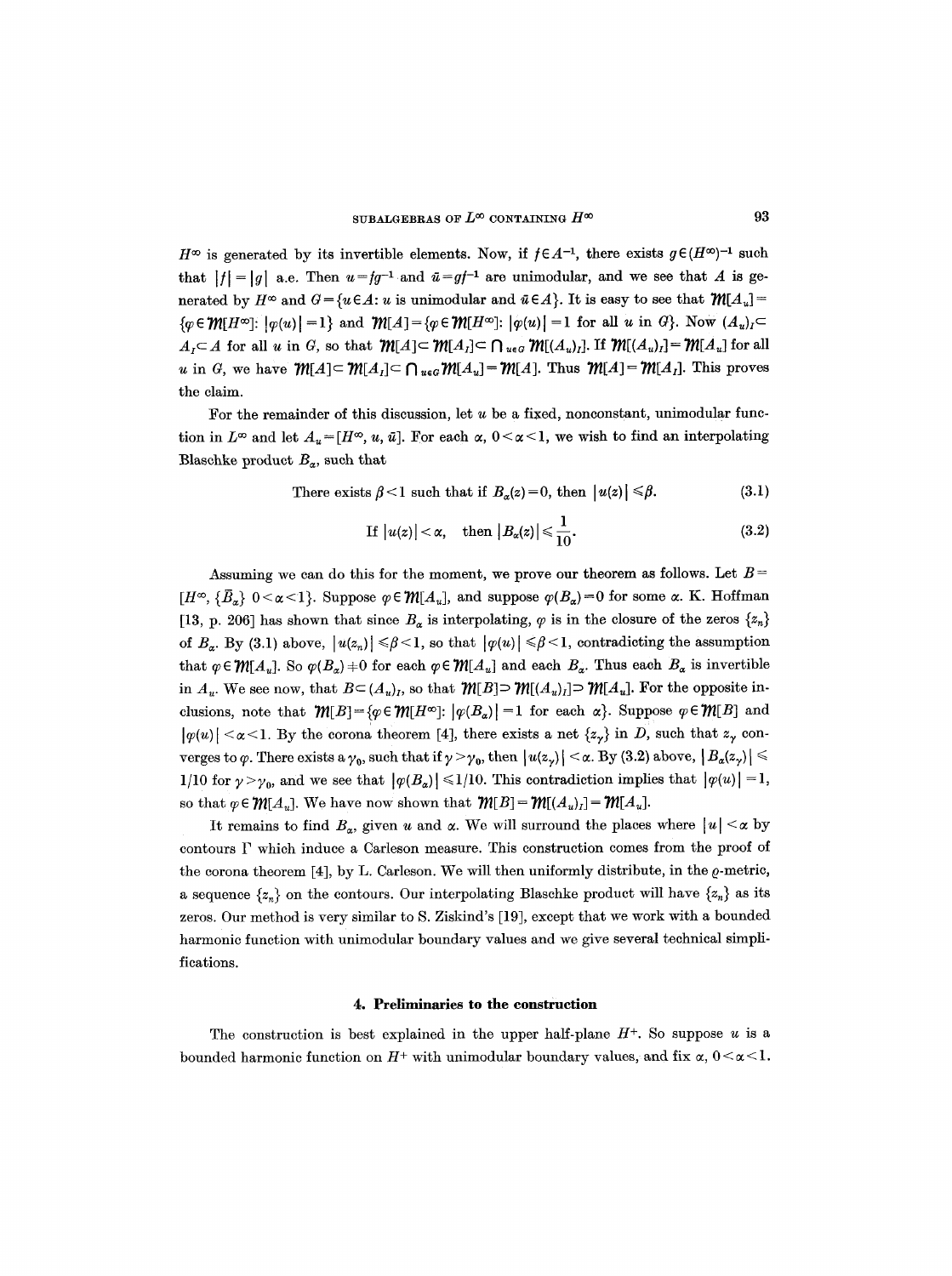### 94 DONALD E. MARSHALL

**LEMMA 1.** There exists an  $\alpha' < 1$ , such that if  $\inf_R |u(z)| < \alpha$  for some rectangle of the *form*  $R = \{x+iy: x_0 \le x \le x_0 + \delta, \delta/2 \le y \le \delta\}$ *, then*  $\sup_R |u(z)| < \alpha'$ .

*Proof.* By a translation and a dilation, we can assume  $x_0 = 0$  and  $\delta = 1$ . The result now follows by a normal families argument.

Let S be a square of the form  $\{x+iy: x_0 \le x \le x_0+\delta, 0 \le y \le \delta\}$ . Find  $\beta < 1$  such that  $(1 - \beta)/(1 - \alpha')$  < 10<sup>-4</sup>. For a set  $U \subseteq \mathbb{R}$ , let | U| denote its measure.

LEMMA 2. Suppose  $x_0 \leq \text{Re } a \leq x_0 + \delta$  and  $\delta/2 \leq \text{Im } a \leq \delta$  and  $|u(a)| > \beta$ . Let  $E =$  $\{x+iy\in S: |u(x+iy)| < \alpha'\}$ . Let  $E^*$  be the vertical projection of E on  $\{x+iy: y=0\}$ . Then  $|E^*| \leq \delta/2$ .

This lemma is essentially proved in [12] and in [4].

*Proof.* By a translation and a dilation, again, we can assume  $x_0 = 0$  and  $\delta = \pi/2$ . Let S be the strip  $\{x+iy: 0 \le y \le \pi\}$  and let  $\varphi(z) = e^z$ . Now  $\varphi$  maps  $S$  one-to-one and conformally onto the upper half-plane  $H^+$ . First we assume E is bounded by a finite number of Jordan curves. Let  $\omega$  and  $\omega_1$  be the harmonic measures for E relative to  $\mathcal{S}\backslash E$  and  $\varphi(E)$  relative to  $H^+\varphi(E)$ , respectively. Let  $\omega^*$  and  $\omega_1^*$  be the harmonic measures for  $E^*$  relative to S and  $\varphi(E)^*$  relative to H<sup>+</sup>, respectively. Here  $\varphi(E)^*$  is the *circular* (clockwise) projection of  $\varphi(E)$ on  ${Im z=0}$ . Hall's lemma [11, p. 208] and an elementary estimate show that

$$
\omega(a)=\omega_1(\varphi(a))\geqslant 2/3\omega_1^*(\varphi(\bar{a}+\pi i))\geqslant 2\times 10^{-4}\left|E^*\right|.
$$

Notice that on the boundary of  $S \ E, |u(z)| \leq 1 - \omega(z) + \alpha' \omega(z)$ . By the maximum principle, the inequality persists on  $S \ E$ . So  $\beta \leq 1-\omega(a) + \alpha' \omega(a)$  and we conclude that  $|E^*| < \pi/4$ .

Now for an arbitrary E, we can cover the compact set  $\{z \in E: |u(z)| \leq \alpha' - 1/n, \}$  $\text{Im } z \geqslant 1/n$  by a finite number of balls contained in E. Let  $E_n$  be the complement of the unbounded component of the union of these balls. Apply the above reasoning to each  $E_n$  and  $E_n^*$ .

### **5. The construction of F**

Let  $S^{(0)} = \{x+iy: 0 \le x \le 1, 0 \le y \le 1\}$ . Partition the bottom half of  $S^{(0)}$  into two squares with sides of length 1/2. Partition the bottom half of each of these squares into two more squares with sides of length 1/4. Continue the process indefinitely. We wish to describe two procedures which we will apply to a subcollection of the squares in  $S^{(0)}$ . For S a square in  $S^{(0)}$ , let  $T_S$  be the top half of S.

Case 1.  $\sup_{Ts} |u| > \beta$ .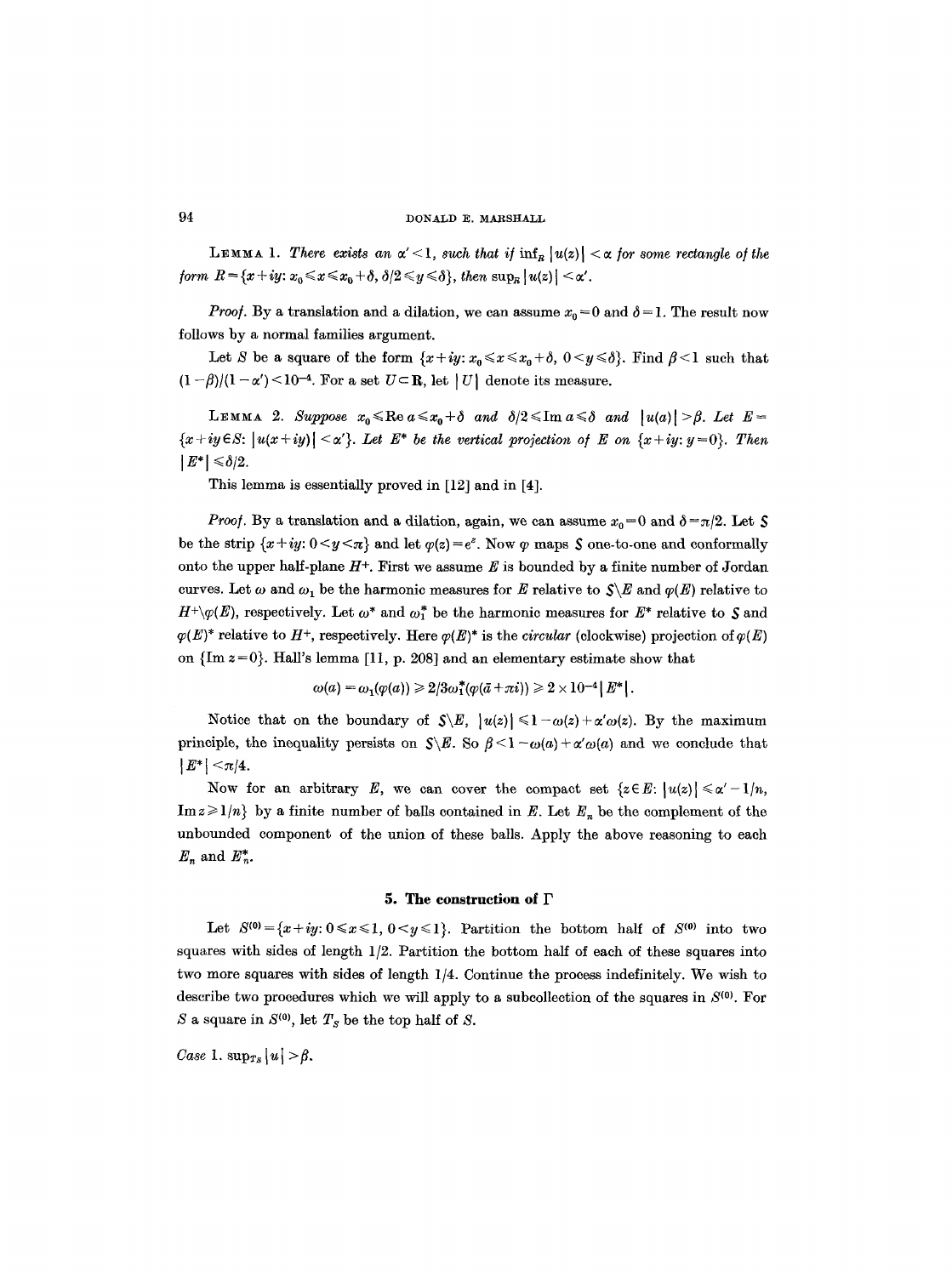

If  $\tilde{S}$  is a square contained in S and  $|u(z)| < \alpha$  for some z in  $T_{\tilde{S}}$ , shade  $\tilde{S}$  unless it is already shaded. Note that by Lemma 1,  $\sup_{T\tilde{s}} |u| < \alpha' < \beta$  and by Lemma 2,

$$
\sum_{\tilde{S} \text{ shaded}} |\tilde{S}^*| \leq \frac{1}{2} |S^*|.
$$
\n(5.1)

*Case* 2.  $\sup_{Ts} |u| \leq \beta$ .

If  $\tilde{S}$  is a square contained in S and sup<sub>TS</sub>  $|u| > \beta$ , shade  $\tilde{S}$  unless it is already shaded. Let  $R_{\scriptscriptstyle S}\!=\!{\cal S}\backslash\bigcup{\scriptscriptstyle{\tilde S}\, \text{shaded}}\, \tilde{{\cal S}}$  and note that

$$
\left|\partial R_S\right| \leq 6\left|S^*\right|.\tag{5.2}
$$

Proceed as follows. Apply the appropriate case to  $S^{(0)}$ , obtaining shaded squares  $S_1^{(1)}, S_2^{(1)}, S_3^{(1)}, \ldots$  On each  $S_j^{(1)}$ , apply the appropriate case, obtaining doubly shaded squares  $S_1^{(2)}, S_2^{(2)}, S_3^{(2)}, \dots$  Repeat this process indefinitely. Observe that we alternate cases in passing from one shaded square to a shaded descendant. Define  $\Gamma$  as the union of the boundaries of the  $R_s$  obtained from applications of Case 2. To see that  $\Gamma$  induces a Carleson measure, it suffices to check  $|\Gamma \cap S| \leq C |S^*|$  where S is a square in the grid on  $S^{(0)}$ . By  $(5.1)$  and  $(5.2)$ , we see that

$$
|\Gamma\cap S|\leqslant \sum\limits_{n=0}^{\infty}6\times 2^{-n}|S^*|=12|S^*|.
$$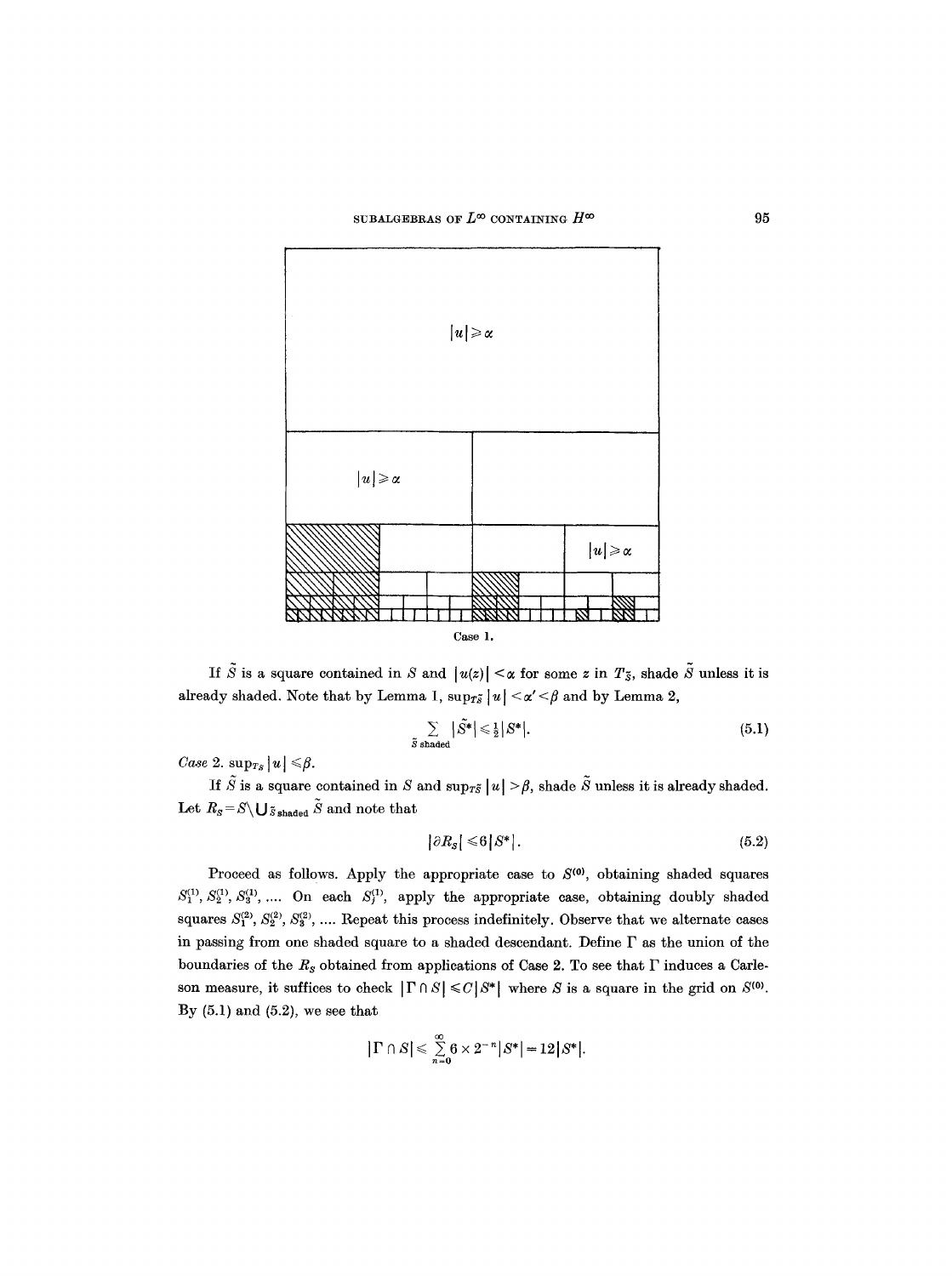96 DONALD E. MARSHALL



Note that any point in  $S^{(0)}$  for which  $|u(z)| < \alpha$  will be in some  $R_S$ . Also,  $|\partial R_S \cap$  ${Im z=0}|=0$ . This follows since u has unimodular vertical limits a.e. and any<sup>th</sup>osint in  $\partial R_s \cap {\text{Im} } z = 0$  is a point where  $\lim_{y\to 0} \sup |u(x+iy)| \leq \beta < 1$ .

# 6. The construction of  $B_{\gamma}$

In this section, we will first consider the behavior of a Blaschke product whose zeros are located on  $\Gamma \subset S^{(0)}$ . Choose  $\varepsilon \leq 1/10$  and place points  $a_n$  on  $\Gamma$  so that each z in  $\Gamma$  satisfies  $\rho(z, a_n) < 2\varepsilon$  for some *n* and so that  $\rho(a_n, a_m) \geq \varepsilon$  if  $n+m$ . It is shown in [19] that  $\{a_n\}$  is an interpolating sequence. Let B be the Blaschke product whose zero sequence is  $\{a_n\}$ . We wish to verify (3.1) and (3.2) on  $S^{(0)}$ . By construction (3.1) holds. If  $z \in S^{(0)}$  and  $|u(z)| < \alpha$ , then z is in some  $R_s$ . But  $|B| \leq \varepsilon$  on  $\partial R_s \setminus {\text{Im} } z = 0$  and  $\partial R_s \cap {\text{Im} } z = 0$  has harmonic measure zero as a subset of  $\partial R_{s}$ , since it has length zero. We conclude that  $|B| \leq \varepsilon \leq 1/10$  on *Rs* by Theorem 1.63 of [14], and (3.2) holds.

We now wish to construct  $B_{\alpha}$ . Let u be a unimodular function in  $L^{\infty}(T)$ . For  $k=$ 0, 1, ..., 7, let

$$
\psi_k(z)=\frac{e^{i\pi/4}+1}{e^{i\pi/4}-1}\bigg(\!\frac{z-e^{i\,k\pi/4}}{z+e^{i\,k\pi/4}}\!\bigg)
$$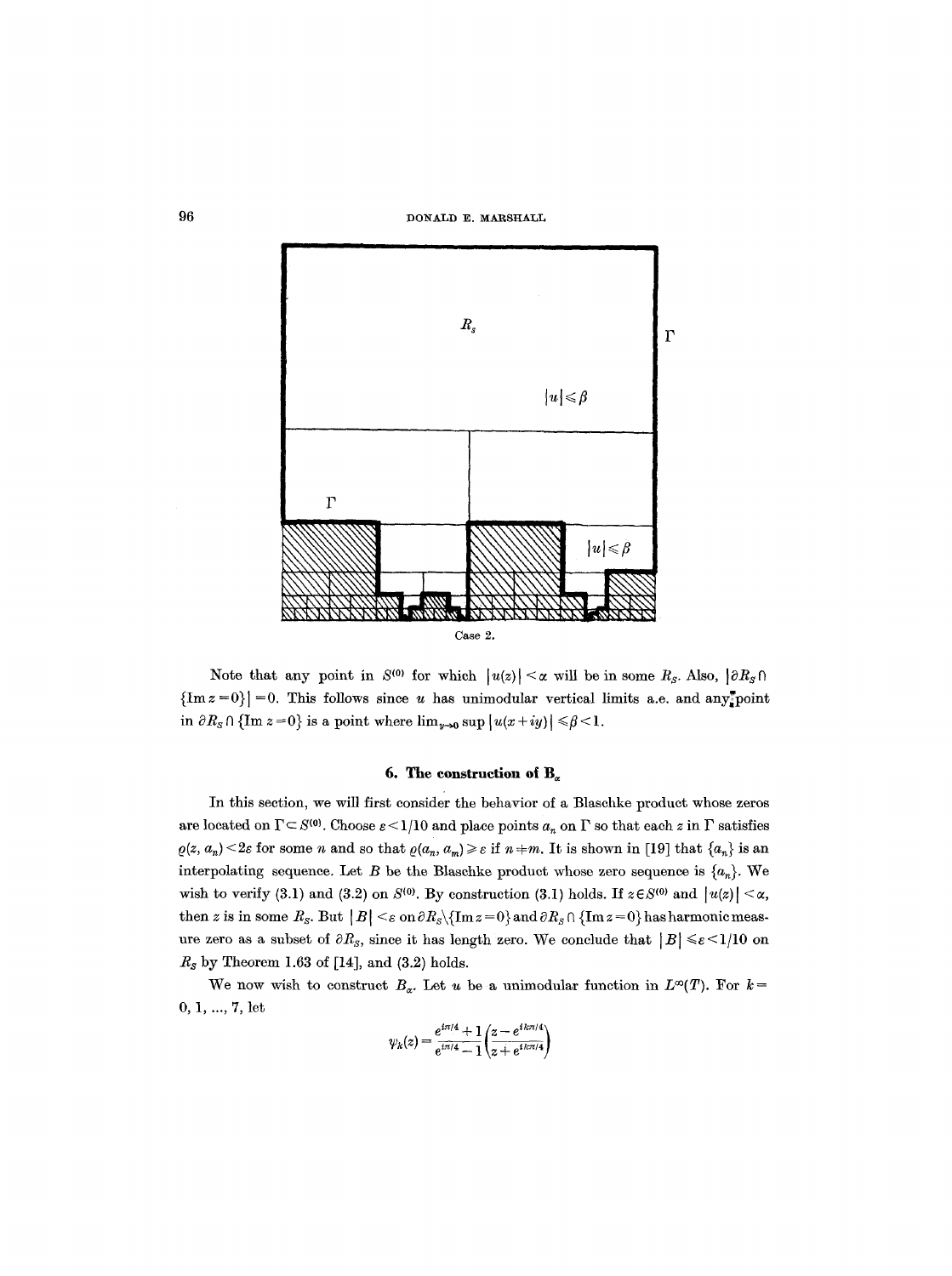and let  ${a_{n,k}}$  be the zeros obtained by applying the procedure described above to the function  $u \circ \psi_k^{-1}$ . We can find a subset  $\{z_m\}$  of  $\bigcup_{k,n} \psi_k^{-1}(a_{n,k})$  such that  $\rho(z_m, z_1) \geq \varepsilon$ , for  $m + l$ , and such that for each m, there is an l for which  $\rho(z_m, z_i) < 3\varepsilon$ . Let  $B_{\alpha}$  be the Blaschke product whose zero sequence is  $\{z_m\}$ . Then  $B_{\alpha}$  is an interpolating Blaschke product, and we have that (3.1) and (3.2) hold in  $|z| \geq 1/2$ . If  $|u(z_0)| < \alpha$  for some  $z_0$  with  $|z_0| < 1/2$ , increase the zero sequence of  $B_{\alpha}$  with a finite number of distinct zeros in a neighborhood of  $z_0$ , so that  $|B_{\alpha}(z)| \leq 1/10$  for all  $|z| \leq 1/2$ . This proves the theorem.

#### **7. Further results**

In view of S. Y. Chang's result, we have shown that every subalgebra of  $L^{\infty}$  containing  $H^{\infty}$  is generated by  $H^{\infty}$  and  $\{\overline{B} \in A: B$  is an interpolating Blaschke product}. Which algebras are of the form  $[H^{\infty}, \bar{B}]$ , where B is an interpolating Blaschke product? If f is a simple function, it is possible to see that  $[H^{\infty}, f] = [H^{\infty}, \overline{B}]$  for some interpolating Blaschke product B. If A is generated by  $H^{\infty}$  and a countable collection of  $L^{\infty}$  functions, then  $A = [H^{\infty}, U\vec{V}]$ , where U and V are inner functions and  $\vec{U}V \in A$ . Such an algebra is contained in some algebra of the form  $[H^{\infty}, \overline{B}]$ , but it is not clear whether  $A = [H^{\infty}, \overline{B}]$  or not.

### **References**

- [1]. AXLER, S., Algebras generated by  $H^{\infty}$  and characteristic functions, Preprint.
- [2]. Some properties of  $H^{\infty} + L_{E}$ , Preprint.
- [3]. CARLESON, L., An interpolation problem for bounded analytic functions. Amer. J. Math., 80 (1958), 921-930.
- [4]. -- Interpolations by bounded analytic functions and the corona problem. Ann. Math., 76 (1962), 547-559.
- [5]. -- The corona theorem, *Proceedings of 15th Scandinavian Congress, Oslo*, 1968. Lecture Notes in Mathematics. 118, Springer-Verlag.
- [6]. CHANG, S. Y., On the structure and characterization of some Douglas subalgebras. To appear in *Amer. J. Math.*
- [7]. -- A characterization of Douglas subalgebras. Acta Math., 137 (1976), 81-89.
- [8]. DAVIE, A. M., GAMELIN, T. W. & GARNETT, J., Distance estimates and pointwise bounded density. *Trans. Amer. Math. Soc.,* 175 (1973), 37-68.
- [9]. DOUGLAS, R., On the spectrum of Tocplitz and Wiener-Hopf operators. *Proe. Con]. Abstract Spaces and Approximation (Oberwolfach, 1968), Birkhäuser, Basel, 1969, 53-66. MR* 41 #4274.
- [10]. DOUGLAS, R. & RUDIN, W., Approximation by inner functions. *Pacific J. Math.*, 31 (1969), 313-320. *MR* 41 #4275.
- [11]. DUREN, P., *Theory of H<sup>p</sup> Spaces*, Academic Press, New York and London, 1970.
- [12]. GARNETT, J., Interpolating sequences for bounded harmonic functions. *Ind. Univ. Math. J.*, 21 (1971), 187-192.
- [13]. HOFFMAN, K., *Banach Spaces of Analytic Functions*. Prentice-Hall, Englewood Cliffs, New Jersey, 1962.
- [14]. OHTSUKA, M., *Dirichlet Problem, Extremal Length, and Prime Ends*. Van Nostrand, New York, 1970.

**7- 762909** *Acta mathematica* **137. Tmprim6 le 22 Septembre 1976**